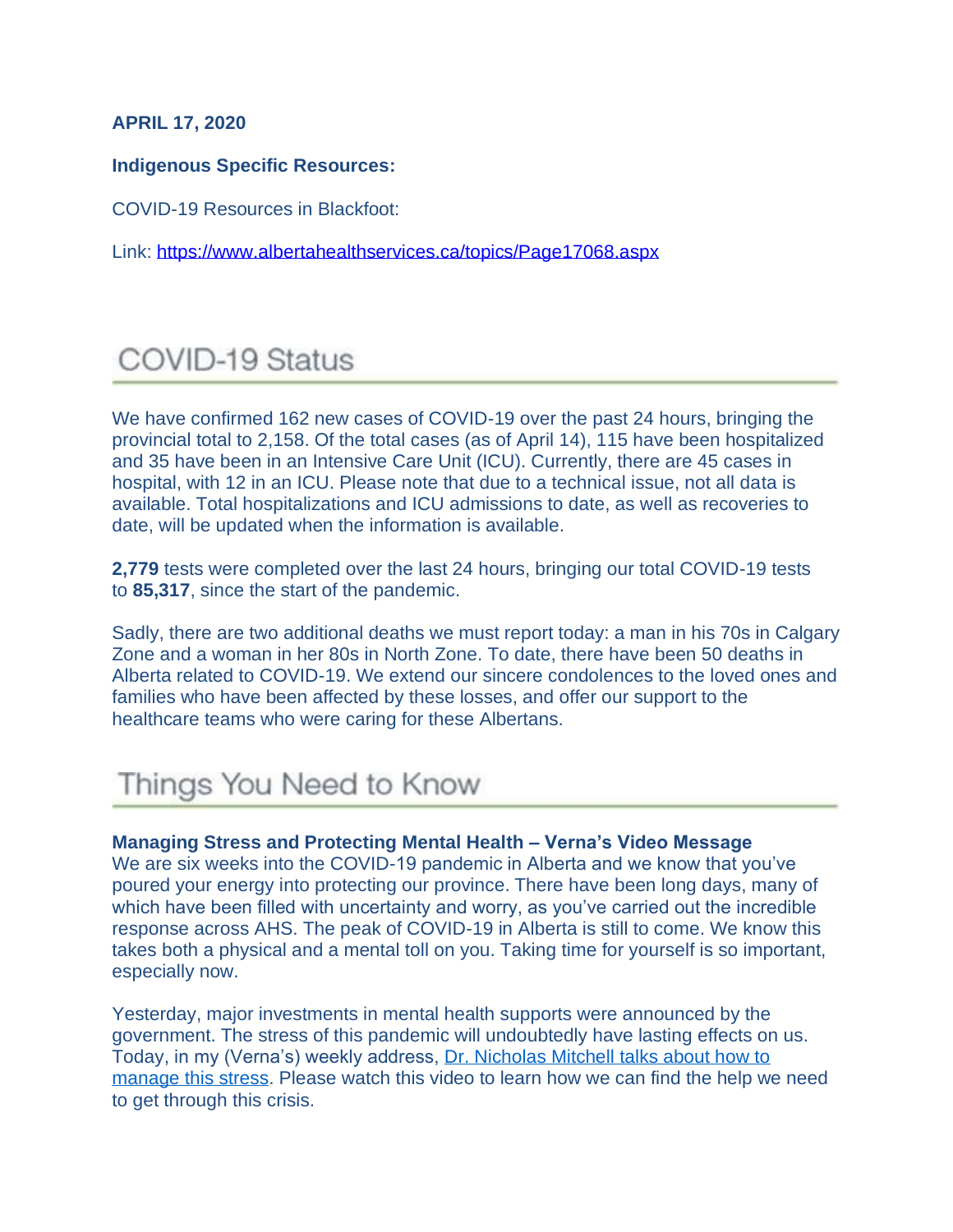

It's so important to know that you are not alone. If you're feeling overwhelmed and need help, talk to family, friends and trusted colleagues.

#### **Maternity Services Temporarily Consolidated within Calgary Zone**

In order to ensure there are appropriate space and resources to handle the anticipated surge in COVID-19 patients, the decision has been made to relocate maternity services at the South Health Campus and High River Hospital.

Effective April 21, 2020, all inpatient obstetrical and neonatal care delivered at High River Hospital and the South Health Campus Family Maternity Place, will be consolidated to the Foothills Medical Centre, Rockyview General Hospital and Peter Lougheed Centre.

During the pandemic, maternity services at High River Hospital will be temporarily relocated to the Rockyview General Hospital. Services currently provided at South Health Campus will be consolidated at the three aforementioned hospitals.

Maternity care providers (obstetricians, family physicians, midwives and Primary Care Networks) who have patients scheduled to deliver at the High River Hospital or South Health Campus, on or after April 21, have been asked to contact their patients and make alternative hospital arrangements. Women's health outpatient clinics at both sites remain open.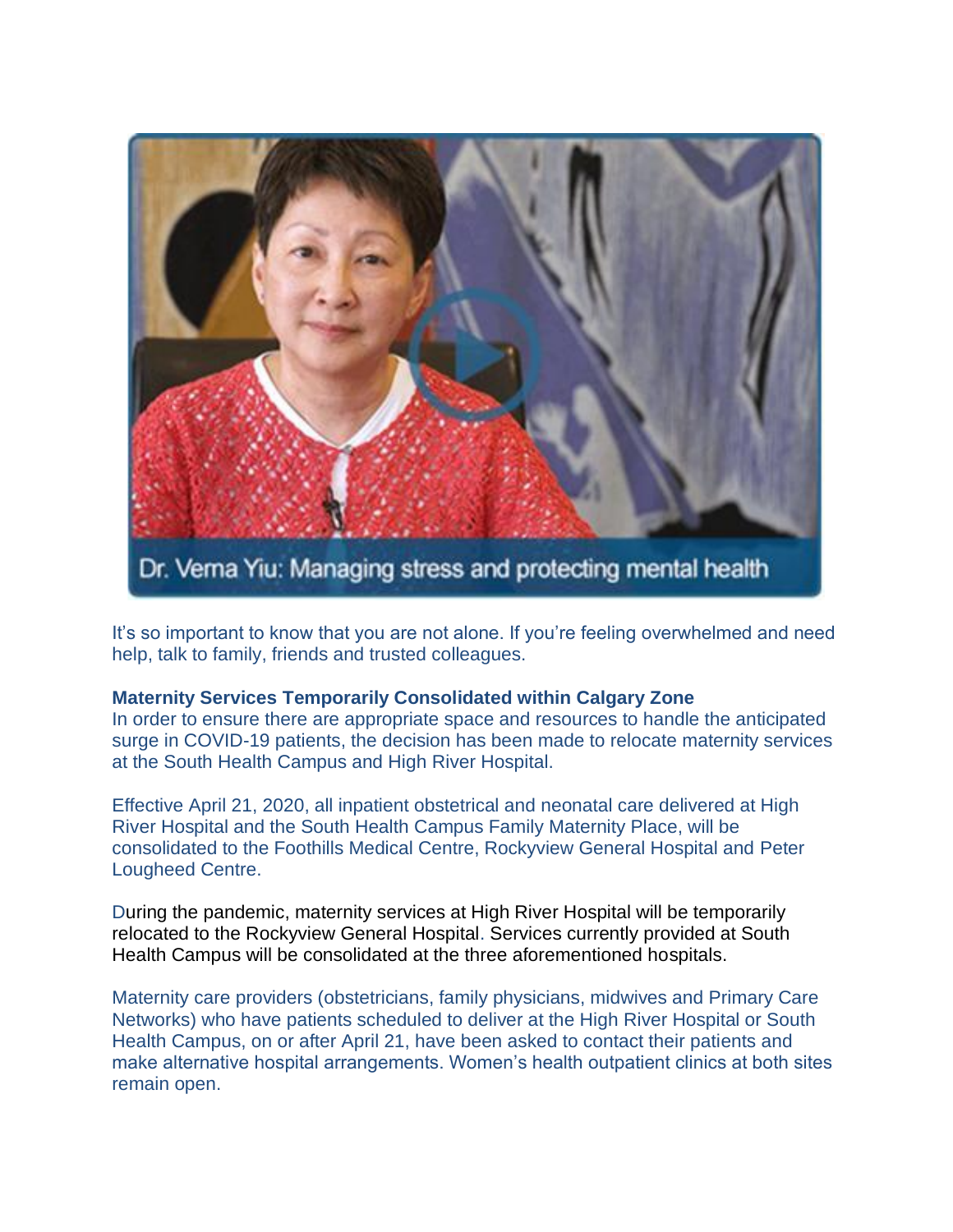#### **Restrictions for Staff who Work at Multiple Sites**

On April 10, 2020, Chief Medical Officer of Health, Dr. Deena Hinshaw issued an [order](https://open.alberta.ca/publications/cmoh-order-10-2020-2020-covid-19-response) to take effect April 23, 2020, requiring staff who work in long-term care and designated supportive living settings to work in one facility only for the duration of the pandemic.

This order replaces previous direction and only applies to staff working in long-term care and designated supportive living settings.

#### **Smoking and Vaping Cessation during COVID-19 Pandemic**

Albertans may be facing a need to refrain from smoking and/or vaping because of mandatory self-isolation, which restricts the ability to smoke outdoors or access products (e.g. hospitalization, quarantine), financial constraints due to economic impacts, or concerns arising from potential adverse health outcomes associated with COVID-19 and reduced lung health.

During the COVID-19 pandemic, screening clients and patients for smoking and vaping, and providing cessation support or referral remains a priority. Quitting smoking and/or vaping, even temporarily, can have positive outcomes in the prevention and treatment of COVID-19.

AHS offers various programs and services to help Albertans quit smoking, including telephone and online support services. [Albertaquits.ca](http://www.albertaquits.ca/) is a free, web-based cessation program, which provides self-help information, tools, texts and a community forum to help clients or patients quit smoking and/or vaping.

The AHS Tobacco Reduction Program is currently working on virtual tobacco cessation programs and opportunities to increase access to free Nicotine Replacement Therapy (NRT) during the COVID-19 pandemic. Use of NRT (patch, gum, etc.) or cessation medications is recommended along with counselling to double the chances of quitting.

#### **Don't be Scammed by Phishing Email**

Phishing scams related to COVID-19 are increasing and are among the thousands of threats that attempt to prey on our systems through email every month.

Please remain vigilant whenever you open an email. If you receive an unexpected email, never click on email links, open attachments or give information without verifying with the sender.

## In the Zones

#### **Zone Emergency Operations Centre (ZEOC) Update – Edmonton Zone**

As Alberta Health Services continues our efforts to respond to the COVID-19 pandemic, collaboration and teamwork are key in ensuring we provide quality care to all our patients, with compassion and dignity.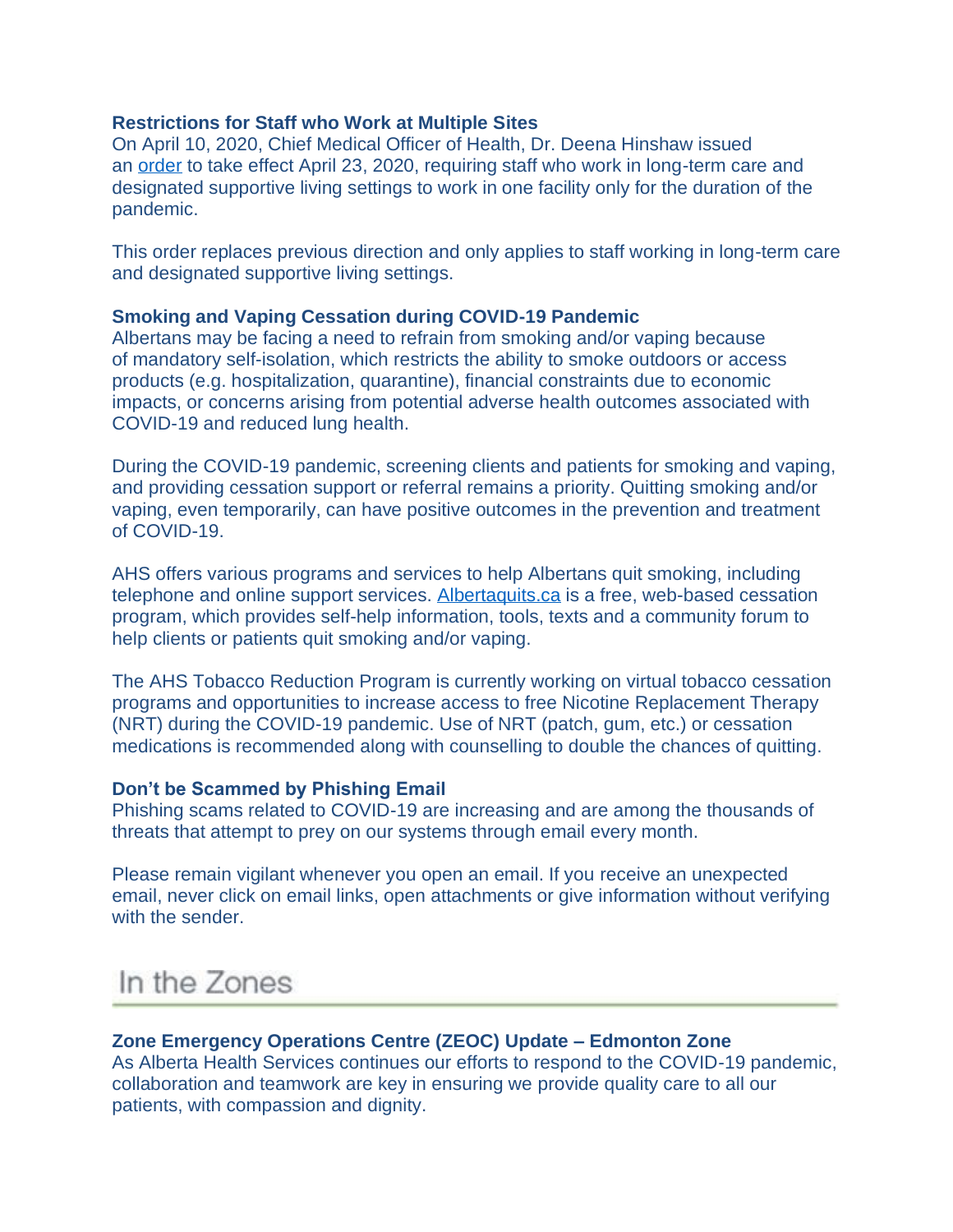On March 26, a proposal was brought forward to evaluate mental health spaces at the University of Alberta Hospital (UAH), in order to prepare for the possible influx of COVID-19 patients projected to require acute care. With swift action, Addictions and Mental Health teams accepted the challenge and developed a plan to free up beds at the UAH, by relocating two inpatient units to Alberta Hospital Edmonton.

Thanks to the collaborative efforts of all involved, the Addictions and Mental Health program was able to seamlessly transition their patients to Alberta Hospital Edmonton, as soon as April 8, prioritizing the comfort and care of patients and their families, and keeping in mind all facets of patient and staff safety.

*"This is a shining example of the dedication of these teams, demonstrating the AHS values and highlighting the importance of physician engagement and operational leads working together. We are all one and in this together."*

*- Shelley Daubert, Director - Addictions and Mental Health.*

The teams will be working to relocate an additional mental health unit from the Royal Alexandra Hospital to Alberta Hospital Edmonton this Thursday.

## Be Well - Be Kind

#### **Mental Wellness Moment**

Loneliness can affect your mental and physical health, and social distancing can exacerbate it. In his latest Mental Wellness Moment, Dr. Nicholas Mitchell provides advice on how to [alleviate loneliness in yourself and others.](https://www.albertahealthservices.ca/topics/Page17012.aspx)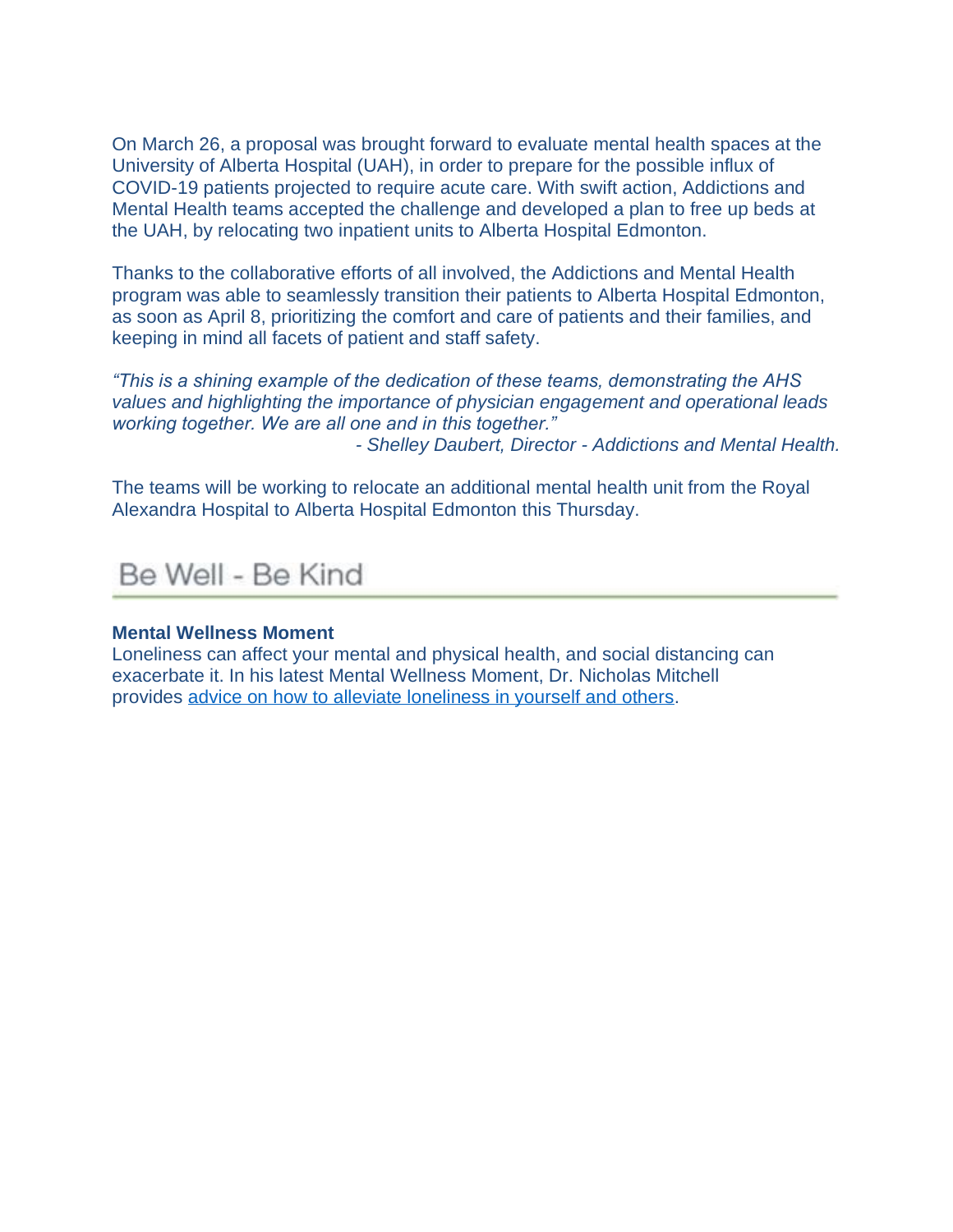

This clip is one in a series of short [Mental Wellness Moment videos](https://www.albertahealthservices.ca/topics/Page17012.aspx) where Dr. Mitchell talks about protecting your mental health in a time of pandemic. AHS has more resources to look after your mental health at [ahs.ca/covid.](http://www.ahs.ca/covid)

### **Shout Out**

During this COVID-19 response effort, our Health Information Management (HIM) Registration staff continue to play a key role on the frontline. Registration, including pre-registration, is very often the patient's first point of entry into the healthcare system, setting the tone for the patient's experience, as well as initiating the legal record of care.

This team is responsible for uniquely identifying and verifying patient identity (positive person identification) in order to enter their demographic and financial information in the registration system. Depending on the facility, the registration team may also process patient transfers, discharges, bed allocation information or appointments for patients in ambulatory clinics (also referred to as patient scheduling).

211 Weekly Reports: